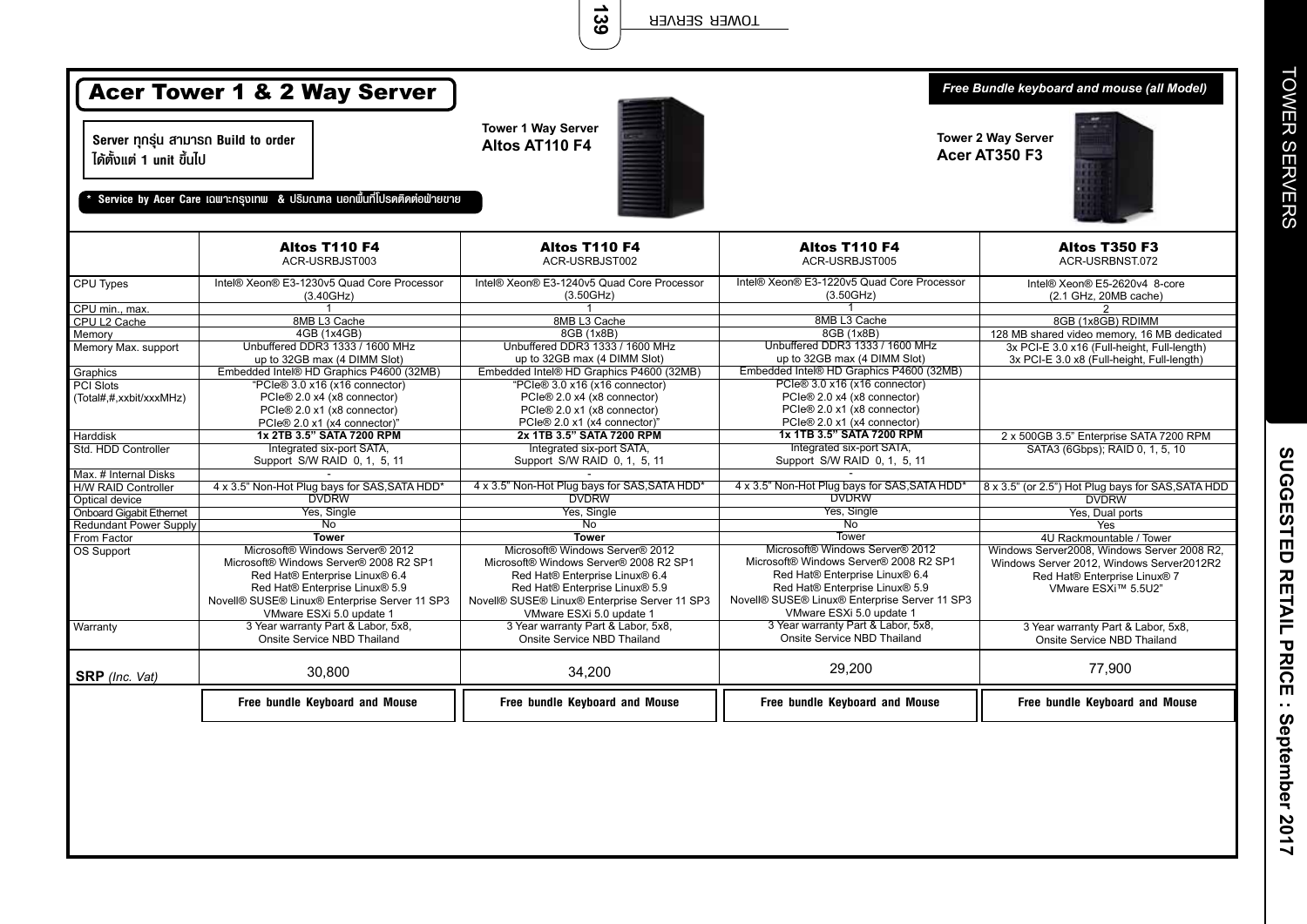**140**

## DELL PowerEdge : 1 Socket Tower Server

7377773 .......

| <b>Part Number</b>            | <b>DEL-SNST30PRO</b>                    | DEL-SNST13020                                            | DEL-SNST33020                                            |
|-------------------------------|-----------------------------------------|----------------------------------------------------------|----------------------------------------------------------|
| Model                         | Dell PowerEdge T30                      | Dell PowerEdge T130                                      | Dell PowerEdge T330                                      |
| <b>Form Factor</b>            | MiniTower Chassis with up to 4, 3.5"    | Chassis with up to 4, 3.5" Cabled Hard Drives            | Chassis with up to 8, 3.5" Hot Plug Hard Drives,         |
|                               | Cabled Hard Drives                      |                                                          | <b>Tower Configuration</b>                               |
| <b>Processor</b>              | Intel® Xeon® E3-1225v5                  | Intel® Xeon® E3-1220 v6                                  | Intel® Xeon® E3-1220 v6                                  |
| <b>Processor Speed / Core</b> | 3.3GHz, 8MB Cache, 4Core/4T, Turbo, 80W | 3.0GHz, 8M cache, 4C/4T, turbo (72W)                     | 3.0GHz, 8M cache, 4C/4T, turbo (72W)                     |
| Memory                        | 8GB DDR4 UDIMM, 2133 MT/s, ECC          | 8GB UDIMM, 2400MT/s, Single Rank, x8 Data Width          | 8GB UDIMM, 2400MT/s, Single Rank, x8 Data Width          |
| <b>Network</b>                | 1 x Gigabit Ethernet                    | On-Board LOM 1GBE Dual Port (BCM5720 GbE LOM)            | On-Board LOM 1GBE Dual Port (BCM5720 GbE LOM)            |
| <b>Harddisk</b>               | 1 x 1TB 7.2k Entry SATA 3.5 inch Cable  | 2 x 1TB 7.2K RPM NLSAS 12Gbps 3.5in Cabled               | 2 x 1TB 7.2K RPM NLSAS 12Gbps 512n 3.5in Hot-plug        |
| <b>RAID Controller</b>        | Intel Rapid Storage Controller 12.0     | PERC H330 RAID Controller                                | PERC H330 RAID Controller                                |
| <b>Optical Drive</b>          | DVD+/- RW, SATA                         | DVD+/-RW, SATA, Internal                                 | DVD+/-RW, SATA, Internal                                 |
| <b>Power Supply</b>           | Single Cabled Power Supply, 290W        | Single, Cabled Power Supply, 290W                        | Dual, Hot-plug, Redundant Power Supply (1+1), 495W       |
| <b>System Management</b>      | <b>NA</b>                               | iDRAC8 Express, integrated Dell Remote Access            | iDRAC8 Express, integrated Dell Remote Access            |
|                               |                                         | Controller, Express                                      | Controller, Express                                      |
| Warranty                      | 3Yr ProSupport: NBD Onsite Service      | 3Yr ProSupport & Mission Critical: (7x24) Onsite Service | 3Yr ProSupport & Mission Critical: (7x24) Onsite Service |
| SRP (Inc. Vat)                | 27,178                                  | 46.117                                                   | 55,600                                                   |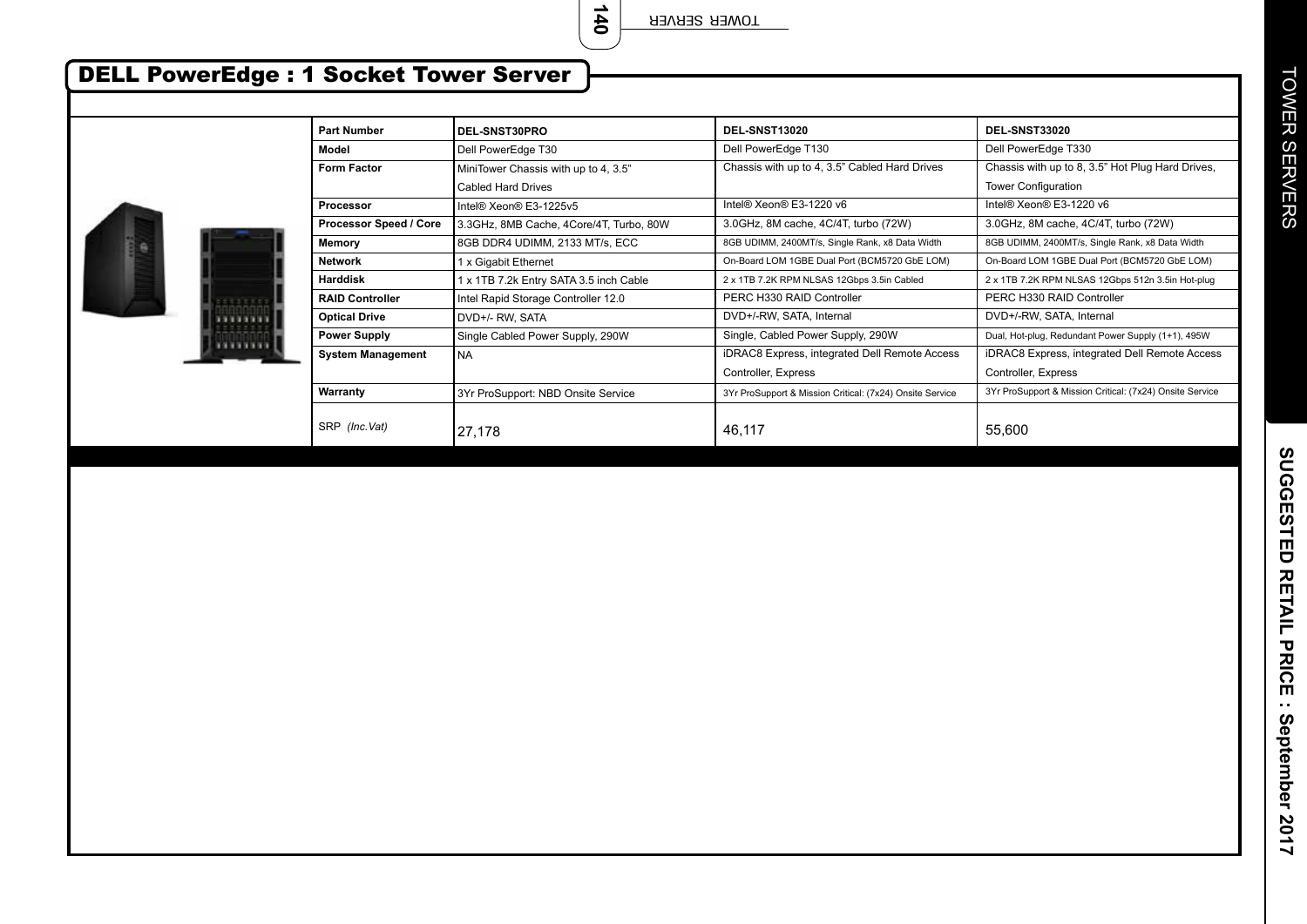**141**

TOWER SERVER

| <b>DELL PowerEdge : 2 Socket Tower Server</b> |                          |                                                           |                                                                   |                                                                           |
|-----------------------------------------------|--------------------------|-----------------------------------------------------------|-------------------------------------------------------------------|---------------------------------------------------------------------------|
|                                               | <b>Part Number</b>       | DEL-SNST430MLK                                            | DEL-SNST430ICT1                                                   | DEL-SNST430ICT2                                                           |
|                                               | Model                    | PowerEdge T430                                            | PowerEdge T430                                                    | PowerEdge T430                                                            |
|                                               | <b>Form Factor</b>       | Chassis with up to 8, 3.5" Hot-Plug Hard Drives with PERC | Chassis with up to 8, 3.5" Hot-Plug Hard Drives with PERC         | Chassis with up to 8, 3.5" Hot-Plug Hard Drives with PERC                 |
|                                               |                          | Raid, Tower, Casters for PowerEdge Tower Chassis          | Raid, Tower, Casters for PowerEdge Tower Chassis                  | Raid, Tower, Casters for PowerEdge Tower Chassis                          |
|                                               | Processor                | 1 x Intel® Xeon® E5-2603 v4                               | 1 x Intel Xeon E5-2620 v4                                         | 2 x Intel® Xeon® E5-2640 v4                                               |
|                                               | Processor Speed / Core   | 1.7GHz, 15MB Cache, 6C/6T, 85W, 1866MHz                   | 2.1GHz, 20MB Cache, 8C/16T, 85W, 2133MHz                          | 2.4GHz, 25MB Cache, 10C/20T, 90W, 2133MHz                                 |
|                                               | <b>Memory</b>            | 16GB (1x16GB) RDIMM, 2400MT/s, Dual Rank, x8 Data Width   | 8GB RDIMM, 2133MT/s, Dual Rank, x8 Data Width                     | 32GB (2x16GB) RDIMM, 2400 MT/s, Dual Rank, x8 Data Width                  |
|                                               | <b>Network</b>           | Dual Gigabit Ethernet port                                | Dual Gigabit Ethernet port                                        | Dual Gigabit Ethernet port                                                |
|                                               | <b>Harddisk</b>          | 2 x 2TB 7.2K RPM NLSAS 12Gbps 3.5in Hot-plug HDD          | 2 x 1TB 7.2K RPM NLSAS 12Gbps 512n 3.5in Hot-plug Hard Drive, 13G | 4 x 1.2TB 10K RPM SAS 12Gbps 2.5in Hot-plug<br>Hard Drive, 3.5in HYB CARR |
|                                               | <b>RAID Controller</b>   | PERC H330 Integrated RAID Controller                      | PERC H730 Controller, 1GB NV Cache                                | PERC H730 Controller, 1GB NV Cache                                        |
| ******                                        | <b>Optical Drive</b>     | DVD+/-RW, SATA, Internal                                  | DVD+/-RW, SATA, Internal                                          | DVD+/-RW, SATA, Internal                                                  |
|                                               | <b>Power Supply</b>      | Dual, Hot-plug, Redundant Power Supply (1+1), 495W        | Dual, Hot-plug, Redundant Power Supply (1+1), 750W                | Dual, Hot-plug, Redundant Power Supply (1+1), 750W                        |
|                                               | <b>System Management</b> | iDRAC8, Enterprise with vFlash 8GB SD                     | iDRAC8, Enterprise with vFlash 8GB SD                             | iDrac8, Enterprise with vFlash 8GB SD                                     |
|                                               | Warranty                 | 3Yr ProSupport & Mission Critical: (7x24) 4-hour          | 3Yr ProSupport & Mission Critical: (7x24) 4-hour                  | 3Yr ProSupport & Mission Critical: (7x24) 4-hour                          |
|                                               |                          | <b>Onsite Service</b>                                     | <b>Onsite Service</b>                                             | <b>Onsite Service</b>                                                     |
|                                               |                          |                                                           |                                                                   |                                                                           |
|                                               | SRP (Inc.Vat)            | 96,407                                                    | 103,897                                                           | 204,477                                                                   |
|                                               | <b>Disti SKUs</b>        | DEL-SNST630MLK18                                          | DEL-SNST630MLK                                                    | PowerEdge tower servers                                                   |
|                                               | <b>Model</b>             | PowerEdge T630                                            | PowerEdge T630                                                    |                                                                           |
|                                               | <b>Form Factor</b>       | Chassis with up to 18, 3.5" Hard Drives, Tower            | Chassis with up to 16, 2.5" Hard Drives, Tower                    | Excellent performance,                                                    |
|                                               |                          | Configuration                                             | Configuration                                                     | extensive capacity for<br>growth, and simplified                          |
|                                               | Processor                | 1 x Intel® Xeon® E5-2620v4                                | 1 x Intel® Xeon® E5-2620v4                                        | management                                                                |
|                                               | Processor Speed / Core   | 2.1GHz, 20MB Cache, 8C/16T, 85W, 2133MHz                  | 2.1GHz,20M Cache,8.0GT/s QPI,Turbo,HT,8C/16T                      |                                                                           |
|                                               |                          |                                                           | (85W) Max Mem 2133MHz                                             |                                                                           |
|                                               | <b>Memory</b>            | 16GB (1x16GB) RDIMM, 2400 MT/s, Dual Rank, x8             | 16GB (1x16GB) RDIMM, 2133 MT/s, Dual Rank, x4                     |                                                                           |
|                                               |                          | Data Width                                                | Data Width                                                        |                                                                           |
|                                               | <b>Network</b>           | Dual Gigabit Ethernet port                                | Dual Gigabit Ethernet port                                        |                                                                           |
|                                               | <b>Harddisk</b>          | 3 x 2TB 7.2K RPM NLSAS 12Gbps 512n 3.5"Hot-               | 2 x 1TB 7.2K RPM Near-Line SAS 12Gbps 2.5in                       |                                                                           |
|                                               |                          | plug Hard Drive                                           | Hot-plug Hard Drive                                               | A portfolio of 1- and 2-socket tower                                      |
|                                               | <b>RAID Controller</b>   | PERC H730P RAID Controller. 2GB NV Cache                  | PERC H730P RAID Controller, 2GB NV Cache                          | servers that delivers powerful.                                           |
|                                               | <b>Optical Drive</b>     | 16x SATA DVD-ROM Drive                                    | DVD+/-RW SATA Internal                                            | performance, extensive expandability                                      |
|                                               | <b>Power Supply</b>      | Dual, Hot-plug, Redundant Power Supply (1+1),             | Dual, Hot-plug, Redundant Power Supply (1+1),                     | and reliability, helping users to drive<br>business success.              |
|                                               |                          | 750W                                                      | 750W                                                              |                                                                           |
|                                               | <b>System Management</b> | iDrac8, Enterprise with vFlash 8GB SD                     | iDrac8, Enterprise with vFlash 8GB SD                             |                                                                           |
|                                               | Warranty                 | 3Yr ProSupport & Mission Critical: (7x24) 4-hour          | 3 Years ProSupport & Mission Critical: (7x24)                     |                                                                           |
|                                               |                          | <b>Onsite Service</b>                                     | 4-hour Onsite Service                                             |                                                                           |
|                                               | SRP (Inc.Vat)            | 134,927                                                   | 141,240                                                           |                                                                           |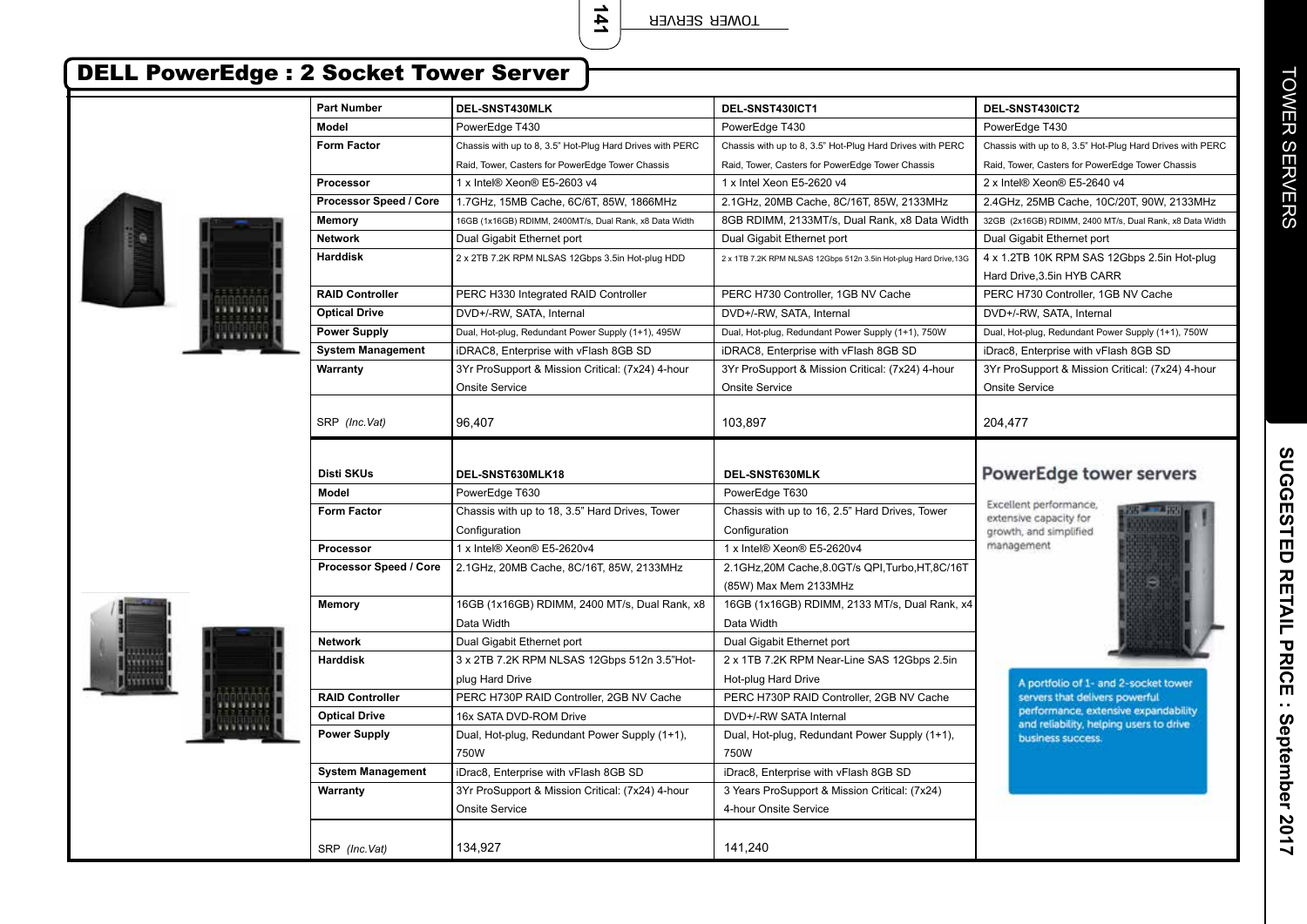**142**

| <b>1 CPU Tower Server</b>            |                                                                                                                                                                         |                                                           |                                                           |                                                           |
|--------------------------------------|-------------------------------------------------------------------------------------------------------------------------------------------------------------------------|-----------------------------------------------------------|-----------------------------------------------------------|-----------------------------------------------------------|
|                                      |                                                                                                                                                                         |                                                           |                                                           |                                                           |
|                                      |                                                                                                                                                                         |                                                           |                                                           |                                                           |
|                                      |                                                                                                                                                                         |                                                           |                                                           |                                                           |
|                                      |                                                                                                                                                                         |                                                           |                                                           |                                                           |
|                                      |                                                                                                                                                                         |                                                           |                                                           |                                                           |
|                                      |                                                                                                                                                                         |                                                           |                                                           |                                                           |
|                                      |                                                                                                                                                                         |                                                           |                                                           |                                                           |
|                                      |                                                                                                                                                                         |                                                           |                                                           |                                                           |
|                                      | <b>Think Server TS TS150</b>                                                                                                                                            | System X3100M5                                            | System X3100M5                                            | System X3100M5                                            |
| P/N                                  |                                                                                                                                                                         |                                                           |                                                           |                                                           |
| <b>CPU Types</b>                     | LNV-70LVS00000                                                                                                                                                          | IBM-5457IA1<br>Xeon 4C E3-1220v3 80W 3.1GHz               | IBM-5457IA2<br>Xeon 4C E3-1231v3 80W 3.4GHz               | IBM-5457IA3<br>Xeon 4C E3-1271v3 80W 3.6GHz               |
|                                      | Intel Xeon E3-1220v5 3.0GHz 84W                                                                                                                                         | -1                                                        |                                                           |                                                           |
| CPU Min., max<br><b>CPU L3 Cache</b> | -1<br>8MB                                                                                                                                                               | 8MB L3 Cache                                              |                                                           | 1<br>8MB L3 Cache                                         |
|                                      |                                                                                                                                                                         |                                                           | 8MB L3 Cache                                              |                                                           |
| <b>ECC Memory</b>                    | 1x8GB 1600MHz ECC UDIMM DDR3 <up 4<="" th="" to=""><th>1x 4GB 1600MHz std /</th><th>1x 4GB 1600MHz std / Up to 32 GB</th><th>1x 4GB 1600MHz std / Up to 32 GB</th></up> | 1x 4GB 1600MHz std /                                      | 1x 4GB 1600MHz std / Up to 32 GB                          | 1x 4GB 1600MHz std / Up to 32 GB                          |
|                                      | DIMMs, UDIMM DDR3 (32GB Max)>                                                                                                                                           | Up to 32 GB with 4x 8 GB UDIMMs                           | with 4x 8 GB UDIMMs                                       | with 4x 8 GB UDIMMs                                       |
| <b>Graphic</b>                       | Intel HD Graphics integrated into a processor                                                                                                                           | Matrox G200eR2 with 16 MB memory integrated               | Matrox G200eR2 with 16 MB memory integrated               | Matrox G200eR2 with 16 MB memory                          |
|                                      | NVS 315 Graphic Adapter by NVIDIA                                                                                                                                       | into the IMM2. Maximum resolution is 1600x1200            | into the IMM2. Maximum resolution is 1600x1200            | integrated into the IMM2. Maximum                         |
|                                      | 1600MHz                                                                                                                                                                 | at 75 Hz with 16 M colors                                 | at 75 Hz with 16 M colors                                 | resolution is 1600x1200 at 75 Hz with 16 M colors         |
| <b>Bus Type</b>                      |                                                                                                                                                                         | 1600 MHz                                                  | 1600 MHz                                                  | 1600 MHz                                                  |
| <b>PCI Slot</b>                      | Slot PCle 3.0 x16 (x16-wired) x 1 / PCle 3.0 x16                                                                                                                        | Four PCI Express slots, PCIe 3.0 x16 /                    | Four PCI Express slots, PCIe 3.0 x16 /                    | Four PCI Express slots, PCIe 3.0 x16 /                    |
|                                      | $(x4-wired)$ x 1/Slot PCIe 3.0 x1 $(x1-wired)$ x 2                                                                                                                      | PCle 3.0 x8 / PCle 2.0 x8 / PCle 2.0 x4                   | PCle 3.0 x8 / PCle 2.0 x8 / PCle 2.0 x4                   | PCle 3.0 x8 / PCle 2.0 x8 / PCle 2.0 x4                   |
| <b>Harddisk</b>                      | 1x1TB SATA 6Gb/s 3.5" NHS                                                                                                                                               | Simple Swap Sata with 1 TB bundle                         | Simple Swap Sata with 1 TB bundle                         | Hot Swap Sata with 1 TB bundle                            |
| <b>Onboard RAID</b>                  | Integrated ThinkServer RAID 100 (0/1/5/10)                                                                                                                              | C100 SW RAID                                              | C100 SW RAID                                              | ServeRAID M1115                                           |
| <b>Optical Drive</b>                 | <b>DVD</b>                                                                                                                                                              | <b>DVD-ROM</b>                                            | <b>DVD-ROM</b>                                            | Multiburner (DVD-RW)                                      |
| <b>Diskette</b>                      |                                                                                                                                                                         | USB only                                                  | USB only                                                  | USB only                                                  |
| <b>Total, Hotswap</b>                |                                                                                                                                                                         | 4 Bays (4x 3.5" SS)                                       | 4 Bays (4x 3.5" SS)                                       | 8 Bays (8x 2.5" HS)                                       |
| Max, Internal disks                  |                                                                                                                                                                         | SATA 12TB                                                 | SATA 12TB                                                 | SAS 9.6 TB / SATA 8 TB                                    |
| <b>Interfaces</b>                    |                                                                                                                                                                         | Two USB 3.0 ports on the front. Four USB 2.0 ports,       | Two USB 3.0 ports on the front. Four USB 2.0 ports,       | Two USB 3.0 ports on the front. Four USB 2.0 ports,       |
|                                      |                                                                                                                                                                         | one DB-15 video port, one DB-9 serial port, and Two RJ-45 | one DB-15 video port, one DB-9 serial port, and Two RJ-45 | one DB-15 video port, one DB-9 serial port, and Two RJ-45 |
|                                      |                                                                                                                                                                         | GbE network ports on the rear. One internal USB port      | GbE network ports on the rear. One internal               | GbE network ports on the rear. One internal               |
|                                      |                                                                                                                                                                         | (for embedded hypervisor).                                | USB port (for embedded hypervisor).                       | USB port (for embedded hypervisor).                       |
|                                      |                                                                                                                                                                         |                                                           |                                                           |                                                           |
| <b>Onboard Gigabit Ether-</b>        | Intel AMT 9.0 with remote KVM (Xeon models)                                                                                                                             | Integrated two-port Gigabit Ethernet (Broadcom BCM5717)   | Integrated two-port Gigabit Ethernet (Broadcom BCM5717)   | Integrated two-port Gigabit Ethernet (Broadcom BCM5717).  |
| net, Redundant Power                 | 1 x Integrated Gb Ethernet and 1 x Dual 1Gb                                                                                                                             | One port is shared with the IBM Integrated Management     | One port is shared with the IBM Integrated Management     | One port is shared with the IBM Integrated Management     |
|                                      | <b>Ethernet Adapter</b>                                                                                                                                                 | Module (IMM)                                              | Module (IMM)                                              | Module (IMM)                                              |
| <b>Dimensions (units)</b>            |                                                                                                                                                                         | Width: 18 cm Depth: 48 cm Height: 36.0 cm                 | Width: 18 cm Depth: 48 cm Height: 36.0 cm                 | Width: 18 cm Depth: 48 cm Height: 36.0 cm                 |
| Mechanical                           | <b>Tower</b>                                                                                                                                                            | <b>Tower</b>                                              | <b>Tower</b>                                              | <b>Tower</b>                                              |
| <b>Power Supply</b>                  | $1x$ Fixed - 280 watt                                                                                                                                                   | 350 Watts Fixed / 1                                       | 300 Watts Fixed / 1                                       | 430 Watts p/s                                             |
| <b>OS Support</b>                    | Microsoft Windows 10: Microsoft Windows Server                                                                                                                          | Microsoft Windows Server 2012 R2, 2012.                   | Microsoft Windows Server 2012 R2, 2012.                   | Microsoft Windows Server 2012 R2, 2012.                   |
|                                      | 2012 R2 and 2012; Red Hat Enterprise                                                                                                                                    | and 2008 R2, Red Hat Enterprise                           | and 2008 R2, Red Hat Enterprise                           | and 2008 R2, Red Hat Enterprise                           |
|                                      | Linux (RHEL) Server 6 and 7; SUSE Linux                                                                                                                                 | Linux 5 and 6, SUSE Linux Enterprise Server 11,           | Linux 5 and 6, SUSE Linux Enterprise Server 11,           | Linux 5 and 6, SUSE Linux Enterprise Server 11,           |
|                                      | Enterprise Server (SLES) 11 and 12;                                                                                                                                     | VMware vSphere 5.5 (ESXi)                                 | VMware vSphere 5.5 (ESXi)                                 | VMware vSphere 5.5 (ESXi)                                 |
|                                      | Vmware vSphere (ESXi) 5.5 and 6.0.                                                                                                                                      | and VMware vSphere 5.1 (ESXi).                            | and VMware vSphere 5.1 (ESXi).                            | and VMware vSphere 5.1 (ESXi).                            |
| <b>Warranty</b>                      | 3 Years onsite 9x5 NBD                                                                                                                                                  | 3 Years on-site 24x7x4                                    | 3 Years on-site 24x7x4                                    | 3 Years on-site 24x7x4                                    |
|                                      |                                                                                                                                                                         |                                                           |                                                           |                                                           |
| <b>SRP</b>                           | 25,573                                                                                                                                                                  | 29,960                                                    | 39,590                                                    | 58,636                                                    |
|                                      |                                                                                                                                                                         |                                                           |                                                           |                                                           |
|                                      |                                                                                                                                                                         |                                                           |                                                           |                                                           |
|                                      |                                                                                                                                                                         |                                                           |                                                           |                                                           |
|                                      |                                                                                                                                                                         |                                                           |                                                           |                                                           |
|                                      |                                                                                                                                                                         |                                                           |                                                           |                                                           |
|                                      |                                                                                                                                                                         |                                                           |                                                           |                                                           |
|                                      |                                                                                                                                                                         |                                                           |                                                           |                                                           |
|                                      |                                                                                                                                                                         |                                                           |                                                           |                                                           |
|                                      |                                                                                                                                                                         |                                                           |                                                           |                                                           |
|                                      |                                                                                                                                                                         |                                                           |                                                           |                                                           |

**TOWER SERVERS** TOWER SERVERS

**иштения** : \* nsณีต้องการใช้ Linux изо Netware ต้องตรวจ∟ou Version ที่ IBM ∟ามารถ Support ได้จาก http://www.pc.ibm.com/US/compat/indexsp.html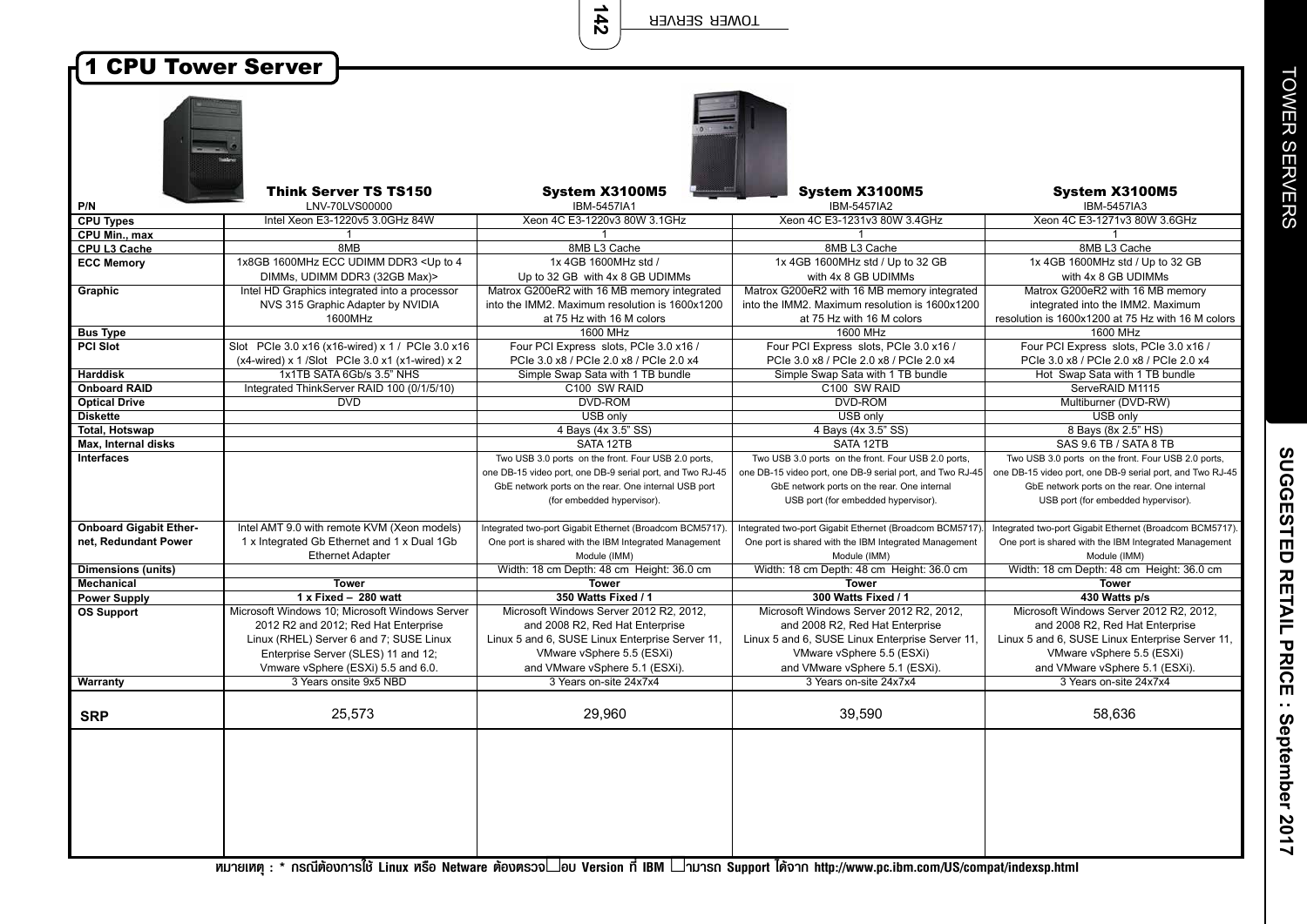**143**

## 2 CPU Tower Server

| 'n |  |  |
|----|--|--|
|    |  |  |
| Ì  |  |  |
|    |  |  |
|    |  |  |
|    |  |  |
|    |  |  |

|                               | System X3100M5                                            | System X3500M5                                            | System X3500M5                                          | System X3500M5                                                                                    |
|-------------------------------|-----------------------------------------------------------|-----------------------------------------------------------|---------------------------------------------------------|---------------------------------------------------------------------------------------------------|
| P/N                           | IBM-5457F3A                                               | IBM-5464I2C                                               | LNV-5464PDD                                             | LNV-5464PDE                                                                                       |
| <b>CPU Types</b>              | Xeon 4C E3-1271v3 80W 3.6GHz                              | Xeon 6C E5-2620v3 85W 2.4GHz                              | Xeon 6C E5-2620v3 85W 2.4GHz                            | Xeon 8C E5-2630v3 85W 2.4GHz                                                                      |
| CPU Min., max                 |                                                           | 1, option to 2                                            | 1, option to 2                                          | $\overline{2}$                                                                                    |
| CPU L3 Cache                  | 8MB L3 Cache                                              | 15MB L3 Cache                                             | 15MB                                                    | 20MB                                                                                              |
| <b>ECC Memory</b>             | 1x 4GB 1600MHz std / Up to 32 GB                          | 1x 16GB 1866MHz                                           | 1x16GB 1866MHz                                          | 2x16GB 1866MHz                                                                                    |
|                               | with 4x 8 GB UDIMMs                                       |                                                           |                                                         |                                                                                                   |
| Graphic                       | Matrox G200eR2 with 16 MB memory                          | Matrox G200eR2 with 16 MB memory integrated               | Matrox G200eR2 with 16 MB memory integrated             | Matrox G200eR2 with 16 MB memory integrated                                                       |
|                               | integrated into the IMM2. Maximum                         | into the IMM2. Maximum resolution is                      |                                                         | into the IMM2.1. Maximum resolution is 1600x1200 into the IMM2.1. Maximum resolution is 1600x1200 |
|                               | resolution is 1600x1200 at 75 Hz with 16 M colors         | 1600x1200 at 75 Hz with 16 M colors                       | at 75 Hz with 16 M colors.                              | at 75 Hz with 16 M colors.                                                                        |
| <b>Bus Type</b>               | 1600 MHz                                                  | 1866 MHz                                                  | 1866MHz                                                 | 1866MHz                                                                                           |
| <b>PCI Slot</b>               | Four PCI Express slots, PCIe 3.0 x16 /                    | Four PCIe 3.0 slots                                       | Three PCIe 3.0 slots Up to seven slots                  | Three PCIe 3.0 slots Up to seven slots                                                            |
|                               | PCIe 3.0 x8 / PCIe 2.0 x8 / PCIe 2.0 x4                   | Up to seven slots with two processors                     |                                                         |                                                                                                   |
| <b>Harddisk</b>               |                                                           | Hot Swap SAS / Sata                                       | Hot Swap SAS / Sata with 300GB x 2 unit bundle          | Hot Swap SAS / Sata with 600GB x 4 unit bundle                                                    |
| <b>Onboard RAID</b>           | ServeRAID M1115                                           | M1215 (Raid 0, 1, 10)                                     | SR M1215 (Raid 0, 1, 5, 10)                             | SR M1215 (Raid 0, 1, 5, 10)                                                                       |
| <b>Optical Drive</b>          | Multiburner (DVD-RW)                                      | <b>DVD Rom</b>                                            | DVD Rom                                                 | DVD Rom                                                                                           |
| <b>Diskette</b>               | USB only                                                  | USB only                                                  | <b>USB Only</b>                                         | <b>USB Only</b>                                                                                   |
| <b>Total, Hotswap</b>         | 8 Bays (8x 2.5" HS)                                       | 8x 2.5" HS / 32                                           | 8x 2.5" HS                                              | 8x 2.5" HS                                                                                        |
| Max, Internal disks           | SAS 9.6 TB / SATA 8 TB                                    | 57.6.4TB (32*1.8TB)                                       |                                                         |                                                                                                   |
| Interfaces                    | Two USB 3.0 ports on the front. Four USB 2.0 ports,       | Front: Two USB 2.0 ports. Rear Four USB ports             | Front: Two USB 2.0 ports. Rear Four USB ports           | Front: Two USB 2.0 ports. Rear Four USB ports                                                     |
|                               | one DB-15 video port, one DB-9 serial port, and Two RJ-45 | (two USB 2.0, two USB 3.0), one DB-15 video,              | (two USB 2.0, two USB 3.0), one DB-15 video,            | (two USB 2.0, two USB 3.0), one DB-15 video,                                                      |
|                               | GbE network ports on the rear. One internal               | one RJ-45 systems management, four RJ-45 GbE              | one RJ-45 systems management, four RJ-45 GbE            | one RJ-45 systems management, four RJ-45 GbE                                                      |
|                               | USB port (for embedded hypervisor).                       | network ports, optional serial port. Internal :           | network ports, optional serial port. Internal :         | network ports, optional serial port. Internal                                                     |
|                               |                                                           | Two internal USB 3.0 ports (for embedded hypervisor and   | Two internal USB 3.0 ports (for embedded hypervisor and | Two internal USB 3.0 ports (for embedded hypervisor and                                           |
|                               |                                                           | internal tape drive). Optional SD Media Adapter           | internal tape drive). Optional SD Media Adapte          | internal tape drive). Optional SD Media Adapte                                                    |
| <b>Onboard Gigabit Ether-</b> | Integrated two-port Gigabit Ethernet (Broadcom BCM5717).  | Up to four integrated Gigabit Ethernet 1000BASE-T RJ-45   | Four integrated Gigabit Ethernet                        | Four integrated Gigabit Ethernet                                                                  |
| net, Redundant Power          | One port is shared with the IBM Integrated Management     | ports with the onboard BCM5719 controller (two ports are  | 1000BASE-T ports (RJ-45) based on Broadcom              | 1000BASE-T ports (RJ-45) based on Broadcom                                                        |
|                               | Module (IMM)                                              | enabled, and an additional two ports require the optional | BCM5719 controller                                      | BCM5719 controller                                                                                |
|                               |                                                           | software FoD upgrade to enable them).                     |                                                         |                                                                                                   |
| <b>Dimensions (units)</b>     | Width: 18 cm Depth: 48 cm Height: 36.0 cm                 | Width: 21.8 cm, Depth: 68.4 cm, Height: 42.3 cm           | Width: 21.8 cm, Depth: 68.4 cm, Height: 42.3 cm         | Width: 21.8 cm, Depth: 68.4 cm, Height: 42.3 cm                                                   |
| Mechanical                    | <b>Tower</b>                                              | Tower                                                     | 5U Tower                                                | 5U Tower                                                                                          |
| <b>Power Supply</b>           | 430 Watts p/s                                             | two redundant hot-swap 750W High Efficiency               | Two redundant hot-swap 550 Watts p/s                    | Two redundant hot-swap 550 Watts p/s                                                              |
| <b>OS Support</b>             | Microsoft Windows Server 2012 R2, 2012,                   | Microsoft Windows Server 2012 R2, 2012,                   | Microsoft Windows Server 2016, 2012 R2, 2012            | <b>Microsoft Windows Server</b>                                                                   |
|                               | and 2008 R2, Red Hat Enterprise                           | and 2008 R2, Red Hat Enterprise                           | and 2008 R2, Red Hat Enterprise Linux 6 and 7,          | 2016, 2012 R2, 2012 and 2008 R2                                                                   |
|                               | Linux 5 and 6, SUSE Linux Enterprise Server 11,           | Linux 5 and 6, SUSE Linux Enterprise Server 11,           | SUSE Linux Enterprise Server 11 and 12, VMware          | Red Hat Enterprise Linux 6 and 7,                                                                 |
|                               | VMware vSphere 5.5 (ESXi)                                 | VMware vSphere 5.5 (ESXi)                                 | vSphere (ESXi) 5.1, 5.5 and 6.0                         | SUSE Linux Enterprise Server 11 and 12, VMware                                                    |
|                               | and VMware vSphere 5.1 (ESXi).                            | and VMware vSphere 5.1 (ESXi).                            |                                                         | vSphere (ESXi) 5.1, 5.5 and 6.0                                                                   |
| Warranty                      | 3 Years on-site 24x7x4                                    | 3 Years on-site 24x7x4                                    | 3 year on-site 24x7x4                                   | 3 year on-site 24x7x4                                                                             |
|                               |                                                           |                                                           |                                                         |                                                                                                   |
| <b>SRP</b>                    | 53,714                                                    | 97,477                                                    | 101,329                                                 | 187,036                                                                                           |
|                               |                                                           |                                                           |                                                         |                                                                                                   |
|                               |                                                           |                                                           |                                                         |                                                                                                   |
|                               |                                                           |                                                           |                                                         |                                                                                                   |
|                               |                                                           |                                                           |                                                         |                                                                                                   |
|                               |                                                           |                                                           |                                                         |                                                                                                   |
|                               |                                                           |                                                           |                                                         |                                                                                                   |
|                               |                                                           |                                                           |                                                         |                                                                                                   |

<del>и</del><br>"Иленир : \* nsณีต้องการใช้ Linux иรือ Netware ต้องตรวจ∟อบ Version ที่ IBM ∟ามารถ Support ได้จาก http://www.pc.ibm.com/US/compat/indexsp.html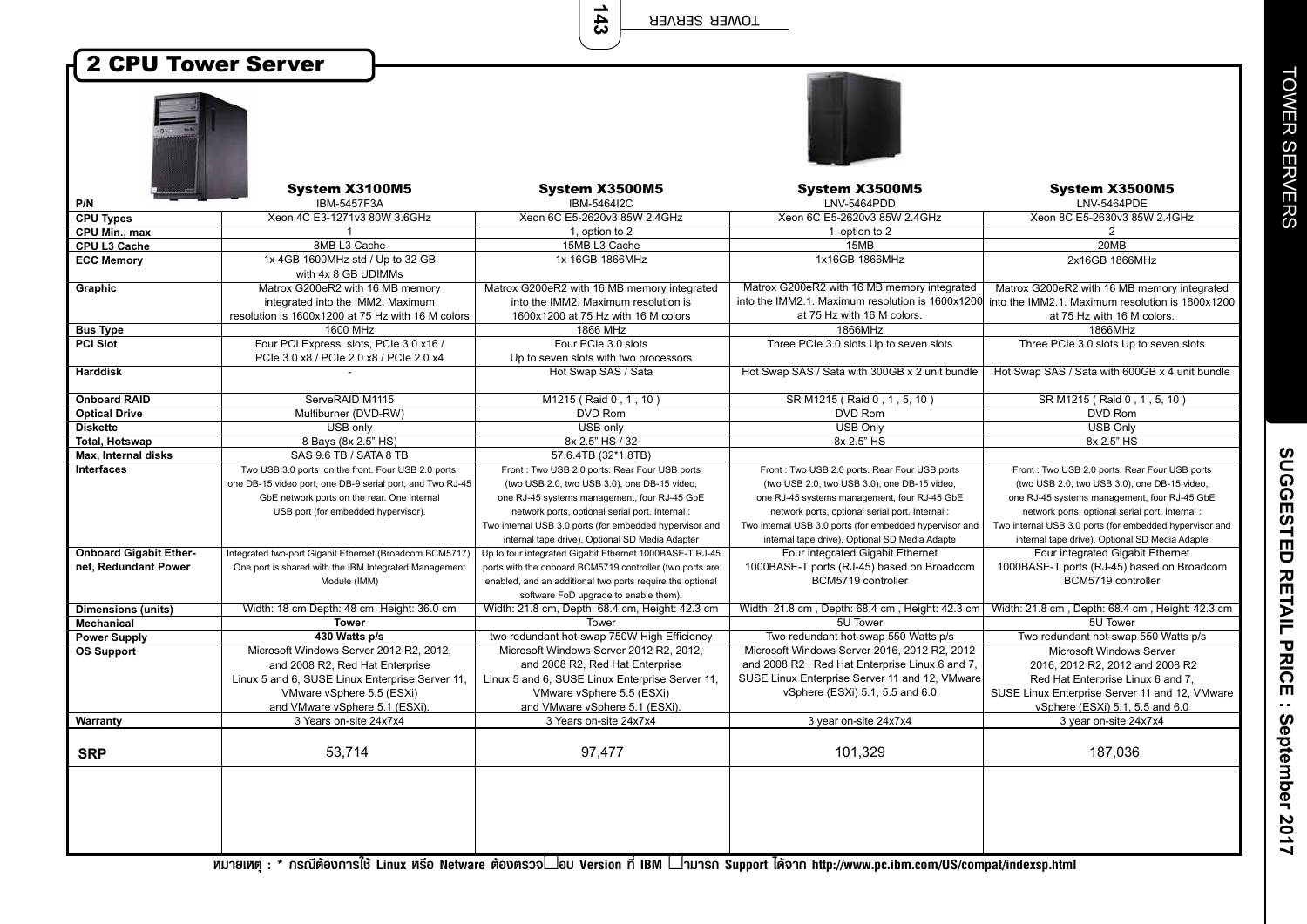**144**

## 2 CPU Tower Server

 $\overline{\phantom{a}}$ 

|                               | System X3500M5                                                                      | System X3500M5                                                                                | System X3500M5                                                                                | System X3500M5                                                                                |
|-------------------------------|-------------------------------------------------------------------------------------|-----------------------------------------------------------------------------------------------|-----------------------------------------------------------------------------------------------|-----------------------------------------------------------------------------------------------|
| P/N                           | IBM-5464I3B                                                                         | IBM-5464I2B                                                                                   | <b>IBM-5464A2A</b>                                                                            | IBM-5464F2A                                                                                   |
| <b>CPU Types</b>              | Xeon 6C E5-2620v3 85W 2.4GHz                                                        | Xeon 6C E5-2609v3 85W 1.9GHz                                                                  | Xeon 6C E5-2603v3 85W 1.6GHz                                                                  | Xeon 8C E5-2640v3 90W 2.6GHz                                                                  |
| CPU Min., max                 | 1, option to 2                                                                      | 1, option to 2                                                                                | 1, option to 2                                                                                | 1, option to 2                                                                                |
| CPU L3 Cache                  | 15MB L3 Cache                                                                       | 15MB L3 Cache                                                                                 | 15MB L3 Cache                                                                                 | 20MB L3 Cache                                                                                 |
| <b>ECC Memory</b>             | 1x 16GB 1866MHz                                                                     | 1x 8GB 1600MHz                                                                                | 1x 8GB 1600MHz                                                                                | 1x 16GB 1866MHz                                                                               |
| Graphic                       | Matrox G200eR2 with 16 MB memory integrated<br>into the IMM2. Maximum resolution is | Matrox G200eR2 with 16 MB memory integrated<br>into the IMM2. Maximum resolution is 1600x1200 | Matrox G200eR2 with 16 MB memory integrated<br>into the IMM2. Maximum resolution is 1600x1200 | Matrox G200eR2 with 16 MB memory integrated<br>into the IMM2. Maximum resolution is 1600x1200 |
|                               | 1600x1200 at 75 Hz with 16 M colors                                                 | at 75 Hz with 16 M colors                                                                     | at 75 Hz with 16 M colors                                                                     | at 75 Hz with 16 M colors                                                                     |
| <b>Bus Type</b>               | 1866 MHz                                                                            | 1600 MHz                                                                                      | 1600 MHz                                                                                      | 1866 MHz                                                                                      |
| <b>PCI Slot</b>               | Four PCIe 3.0 slots                                                                 | Four PCIe 3.0 slots                                                                           | Four PCIe 3.0 slots                                                                           | Four PCIe 3.0 slots                                                                           |
|                               | Up to seven slots with two processors                                               | Up to seven slots with two processors                                                         | Up to seven slots with two processors                                                         | Up to seven slots with two processors                                                         |
| <b>Harddisk</b>               | Hot Swap SAS / Sata                                                                 | Hot Swap SAS / Sata                                                                           | Hot Swap SAS / Sata                                                                           | Hot Swap SAS / Sata                                                                           |
| <b>Onboard RAID</b>           | M1215 (Raid 0, 1, 10)                                                               | M1215 (Raid 0, 1, 10)                                                                         | M1215 (Raid 0, 1, 10)                                                                         | M1215 (Raid 0, 1, 10)                                                                         |
| <b>Optical Drive</b>          | DVD Rom                                                                             | <b>DVD Rom</b>                                                                                | <b>DVD Rom</b>                                                                                | DVD Rom                                                                                       |
| <b>Diskette</b>               | USB only                                                                            | USB only                                                                                      | USB only                                                                                      | USB only                                                                                      |
| <b>Total. Hotswap</b>         | 6x 3.5" HS / 12                                                                     | 8x 2.5" HS                                                                                    | 8x 2.5" HS                                                                                    | 8x 2.5" HS                                                                                    |
| Max, Internal disks           | 72TB (12*6TB)                                                                       | 16TB (2*8TB)                                                                                  | 16TB (2*8TB)                                                                                  | 16TB (2*8TB)                                                                                  |
| <b>Interfaces</b>             | Front: Two USB 2.0 ports. Rear Four USB ports                                       | Front: Two USB 2.0 ports. Rear Four USB ports                                                 | Front: Two USB 2.0 ports. Rear Four USB ports                                                 | Front: Two USB 2.0 ports. Rear Four USB ports                                                 |
|                               | (two USB 2.0, two USB 3.0), one DB-15 video,                                        | (two USB 2.0, two USB 3.0), one DB-15 video,                                                  | (two USB 2.0, two USB 3.0), one DB-15 video,                                                  | (two USB 2.0, two USB 3.0), one DB-15 video,                                                  |
|                               | one RJ-45 systems management, four RJ-45 GbE                                        | one RJ-45 systems management, four RJ-45 GbE                                                  | one RJ-45 systems management, four RJ-45 GbE                                                  | one RJ-45 systems management, four RJ-45 GbE                                                  |
|                               | network ports, optional serial port. Internal:                                      | network ports, optional serial port. Internal :                                               | network ports, optional serial port. Internal :                                               | network ports, optional serial port. Internal :                                               |
|                               | Two internal USB 3.0 ports (for embedded hypervisor and                             | Two internal USB 3.0 ports (for embedded hypervisor and                                       | Two internal USB 3.0 ports (for embedded hypervisor and                                       | Two internal USB 3.0 ports (for embedded hypervisor and                                       |
|                               | internal tape drive). Optional SD Media Adapter                                     | internal tape drive). Optional SD Media Adapter                                               | internal tape drive). Optional SD Media Adapter                                               | internal tape drive). Optional SD Media Adapter                                               |
| <b>Onboard Gigabit Ether-</b> | Up to four integrated Gigabit Ethernet 1000BASE-T RJ-45                             | Up to four integrated Gigabit Ethernet 1000BASE-T RJ-45                                       | Up to four integrated Gigabit Ethernet 1000BASE-T RJ-45                                       | Up to four integrated Gigabit Ethernet 1000BASE-T RJ-45                                       |
| net, Redundant Power          | ports with the onboard BCM5719 controller (two ports are                            | ports with the onboard BCM5719 controller (two ports are                                      | ports with the onboard BCM5719 controller (two ports are                                      | ports with the onboard BCM5719 controller (two ports are                                      |
|                               | enabled, and an additional two ports require the optional                           | enabled, and an additional two ports require the optional                                     | enabled, and an additional two ports require the optional                                     | enabled, and an additional two ports require the optional                                     |
|                               | software FoD upgrade to enable them).                                               | software FoD upgrade to enable them).                                                         | software FoD upgrade to enable them).                                                         | software FoD upgrade to enable them).                                                         |
| <b>Dimensions (units)</b>     | Width: 21.8 cm, Depth: 68.4 cm, Height: 42.3 cm                                     | Width: 21.8 cm, Depth: 68.4 cm, Height: 42.3 cm                                               | Width: 21.8 cm, Depth: 68.4 cm, Height: 42.3 cm                                               | Width: 21.8 cm, Depth: 68.4 cm, Height: 42.3 cm                                               |
| <b>Mechanical</b>             | Tower                                                                               | Tower                                                                                         | Tower                                                                                         | Tower                                                                                         |
| <b>Power Supply</b>           | two redundant hot-swap 750W High Efficiency                                         | two redundant hot-swap 750W High Efficiency                                                   | 550W Power Supply                                                                             | 750W Power Supply                                                                             |
| <b>OS Support</b>             | Microsoft Windows Server 2012 R2, 2012,                                             | Microsoft Windows Server 2012 R2, 2012,                                                       | Microsoft Windows Server 2012 R2, 2012,                                                       | Microsoft Windows Server 2012 R2, 2012,                                                       |
|                               | and 2008 R2, Red Hat Enterprise                                                     | and 2008 R2, Red Hat Enterprise                                                               | and 2008 R2, Red Hat Enterprise                                                               | and 2008 R2, Red Hat Enterprise                                                               |
|                               | Linux 5 and 6, SUSE Linux Enterprise Server 11,                                     | Linux 5 and 6, SUSE Linux Enterprise Server 11,                                               | Linux 5 and 6, SUSE Linux Enterprise Server 11,                                               | Linux 5 and 6, SUSE Linux Enterprise Server 11,                                               |
|                               | VMware vSphere 5.5 (ESXi)                                                           | VMware vSphere 5.5 (ESXi)                                                                     | VMware vSphere 5.5 (ESXi)                                                                     | VMware vSphere 5.5 (ESXi)                                                                     |
|                               | and VMware vSphere 5.1 (ESXi).                                                      | and VMware vSphere 5.1 (ESXi).                                                                | and VMware vSphere 5.1 (ESXi).                                                                | and VMware vSphere 5.1 (ESXi).                                                                |
| Warranty                      | 3 Years on-site 24x7x4                                                              | 3 Years on-site 24x7x4                                                                        | 3 Years on-site 24x7x4                                                                        | 3 Years on-site 24x7x4                                                                        |
|                               |                                                                                     |                                                                                               |                                                                                               |                                                                                               |
| <b>SRP</b>                    | 97,477                                                                              | 88,382                                                                                        | 87,847                                                                                        | 145,948                                                                                       |
|                               |                                                                                     |                                                                                               |                                                                                               |                                                                                               |

**TOWER SERVERS** TOWER SERVERS

SUGGESTED RETAIL PRICE : September 2017 **SUGGESTED RETAIL PRICE : September 2017**

<del>и</del><br>• интения : \* nsณีต้องการใช้ Linux иรือ Netware ต้องตรวจ∟ou Version ที่ IBM ∟ามารถ Support ได้จาก http://www.pc.ibm.com/US/compat/indexsp.html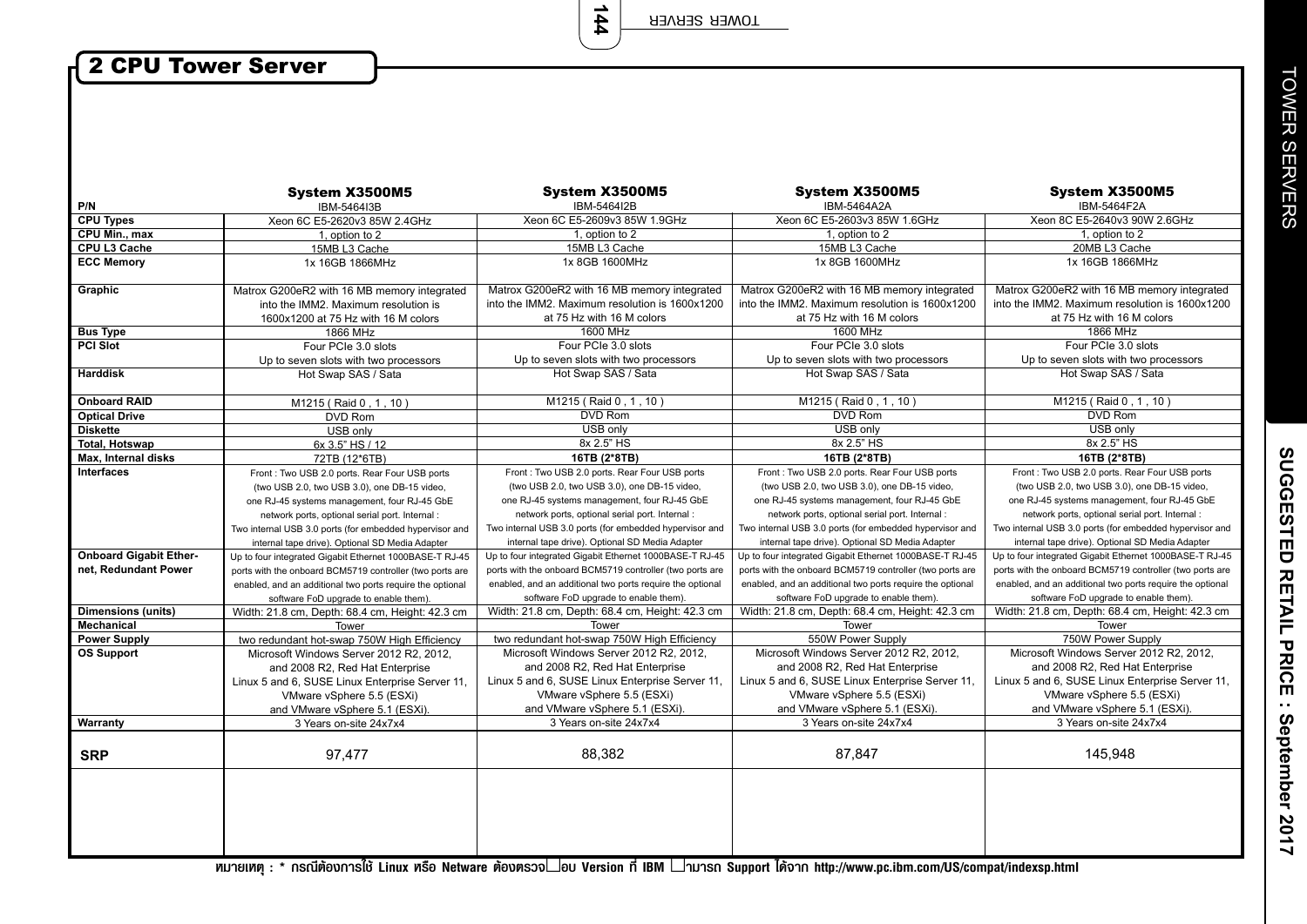**145**

| Tower: 1 CPU<br>Server HP มี Onsite Service ทุกรุ่น   |                                                                                                    |                                                                                                          |                                                                                                                |                                                                                                    |
|-------------------------------------------------------|----------------------------------------------------------------------------------------------------|----------------------------------------------------------------------------------------------------------|----------------------------------------------------------------------------------------------------------------|----------------------------------------------------------------------------------------------------|
| สอบถามรายละเอียด โทร. 02-118-6300                     |                                                                                                    |                                                                                                          |                                                                                                                |                                                                                                    |
|                                                       | <b>HP Proliant ML10 Gen9</b><br>HPE-845678-375                                                     | <b>HP Proliant ML110 Gen9</b><br>HPE-838502-371                                                          | <b>HPE ML30 Gen9</b><br>HPE-830893-371                                                                         | <b>HPE ProLiant ML150 Gen9</b><br>HPE-834607-371                                                   |
| <b>CPU Types</b>                                      | Intel® Xeon® E3-1225v5<br>(3.3GHz/4-core/8MB/80W) Processor                                        | Intel Xeon E5-2603v4<br>(1.7GHz/6-core/15MB/85W) Processor                                               | E3-1240v5 (3.5GHz/4-core/8MB/80W)                                                                              | (1) Intel® Xeon® E5-2609v4<br>(1.7GHz/8-core/85W/20MB) Processor                                   |
| CPU Min., max                                         | -1                                                                                                 |                                                                                                          | $\mathbf{1}$                                                                                                   |                                                                                                    |
| CPU L3 Cache                                          | 8MB                                                                                                | 15MB                                                                                                     | 8MB L3 Cache                                                                                                   | 20MB                                                                                               |
| <b>ECC Memory</b>                                     | 8GB (1x8GB DDR-4 UDIMMs, 2133 MHz)                                                                 | 8GB (1x8GB Registered DIMMs, 2400 MHz)                                                                   | 8GB (1x8GB UDIMMs, 2133 MHz)                                                                                   | 8GB (1x8GB Registered DIMMs, 2400 MHz)                                                             |
| Graphic                                               | GPU Support (Xeon Only)                                                                            | Integrated Matrox G200 video standard                                                                    | integrated Matrox G200 video standard                                                                          | Integrated Matrox G200 video standard                                                              |
| <b>PCI Slot</b>                                       | 4 PCIe 3.0 slots                                                                                   | 4 PCIe 3.0 slots                                                                                         | 4 PCIe 3.0 slots                                                                                               | 4 PCIe 3.0 slots                                                                                   |
| <b>Harddisk</b>                                       | 1x1TB SATA drive and 3 LFF hard drive blanks                                                       | 4 LFF HDD Bays (Non Hot Plug)                                                                            | <b>4LFF SATA</b>                                                                                               | 4 LFF HDD Bays                                                                                     |
| <b>Onboard RAID</b>                                   | Intel RST SATA RAID Controller (RAID 0/1/10, 5)                                                    | HPE Dynamic Smart Array B140i                                                                            | HP Dynamic Smart Array B140i Controller<br>(RAID 0/1/5)                                                        | HPE Dynamic Smart Array B140i                                                                      |
| <b>Optical Drive</b>                                  | <b>SATA DVD-RW</b>                                                                                 | 1; (Optional: DVD-ROM, DVD-RW)                                                                           | <b>NA</b>                                                                                                      | 1; (Optional: DVD-ROM, DVD-RW)                                                                     |
| <b>Total, Hotswap</b>                                 | 4 LFF Non-hot plug SATA 3.5" drives                                                                | 4 LFF Non-hot plug SATA 3.5" drives                                                                      | <b>4LFF SATA</b>                                                                                               | 4 LFF HDD Bays                                                                                     |
| Max, Internal disks                                   | 24TB                                                                                               | 16TB                                                                                                     | 32TB                                                                                                           | 32TB                                                                                               |
| <b>Interfaces</b>                                     | Display Port 2 (rear), RJ-45 1(rear), USB 3.0<br>4 (4 rear), USB 2.0 3(2 front, 1 internal)        | Video1 (rear), Network RJ-45 (Ethernet) 2, USB<br>3.0, USB 2.0                                           | Video 1 (rear), Network RJ-45 2, Micro SD Slot<br>1, USB 3.0 6 Port, USB 2.0 4 Port                            | Video1 (rear), Network RJ-45 (Ethernet) 2, USB<br>3.0, USB 2.0                                     |
| <b>Onboard Gigabit Ether-</b><br>net, Redundant Power | Intel® Ethernet Connection I219-LM (1Gb)                                                           | Broadcom 5717 Dual-port 1GbE                                                                             | Network RJ-452                                                                                                 | Broadcom 5717 Dual-port 1GbE                                                                       |
| <b>Dimensions (units)</b>                             | Height 36.76 x Width 17.5 x Depth 40.13 cm                                                         | (Height 44 x Width 19.5 x Depth 48.05 cm)                                                                | (Height 36.82 x Width 17.5 x Depth 47.52 cm)                                                                   | (Height 43.26 x Width20 x Depth 62 cm)                                                             |
| Mechanical                                            | <b>Tower</b>                                                                                       | <b>Tower</b>                                                                                             | <b>Tower</b>                                                                                                   | <b>Tower</b>                                                                                       |
| <b>Power Supply</b>                                   | 300W Multi-Output Power Supply                                                                     | (1) 350W ATX Power Supply                                                                                | 1x460W Redundant Power Supply                                                                                  | (1) HPE 550W FIO Power Supply                                                                      |
| <b>OS Support</b>                                     | Microsoft Windows Server<br>Red Hat Enterprise Linux (RHEL)<br>SUSE Linux Enterprise Server (SLES) | <b>Microsoft Windows Server</b><br>Red Hat Enterprise Linux (RHEL)SUSE Linux<br>Enterprise Server (SLES) | "Microsoft Windows Server<br>Red Hat Enterprise Linux (RHEL)<br>SUSE Linux Enterprise Server (SLES)<br>Vmware" | Microsoft Windows Server<br>Red Hat Enterprise Linux (RHEL)<br>SUSE Linux Enterprise Server (SLES) |
| Warranty                                              | HP 3 Years NBD ML10 H/W Support<br>standarf warranty 1/1/1                                         | 3-Years Parts, 1-Year Labor, 1-Year Onsite support<br>with next business day response                    | HP 3 Years NBD H/W Support<br>3/1/1                                                                            | includes 3-Years Parts, 3-Years Labor, 3-Years<br>Onsite support with next business day response   |
| <b>SRP</b> (Inc.Vat)                                  | 22,400                                                                                             | 40,553                                                                                                   | 46,886                                                                                                         | 53,286                                                                                             |
|                                                       |                                                                                                    |                                                                                                          |                                                                                                                |                                                                                                    |